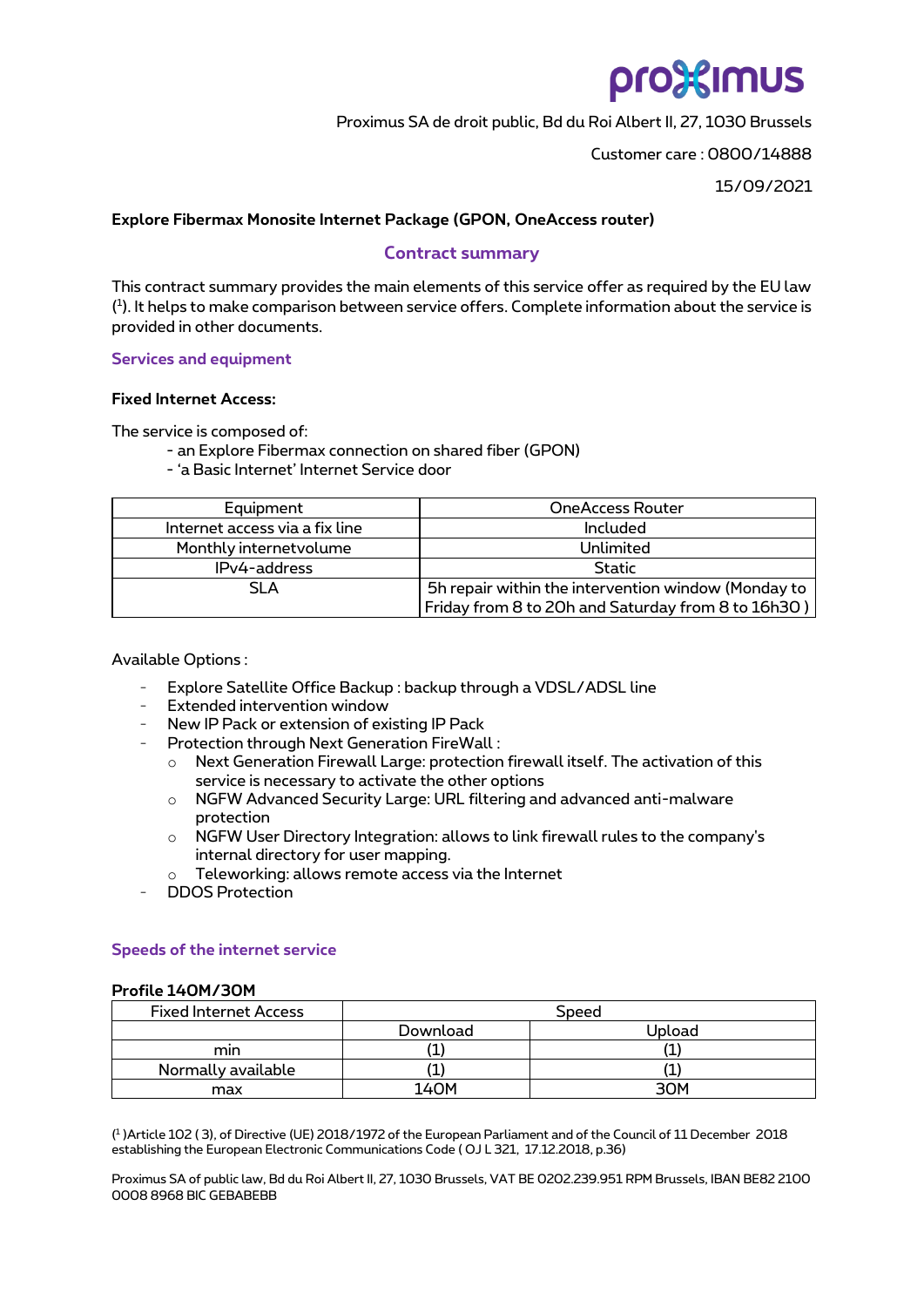## **Profile 250M/30M**

| <b>Fixed Internet Access</b> | Speed       |        |  |
|------------------------------|-------------|--------|--|
|                              | Download    | Upload |  |
| mın                          | -           |        |  |
| Normally available           |             |        |  |
| max                          | <b>250M</b> | R∩R    |  |

### **Profile 350M/50M**

| <b>Fixed Internet Access</b> | Speed    |        |  |
|------------------------------|----------|--------|--|
|                              | Download | Upload |  |
| mın                          |          |        |  |
| Normally available           |          |        |  |
| max                          | วร∩м     | 50M    |  |

## **Profile 500M/100M**

| <b>Fixed Internet Access</b> | <b>Speed</b> |        |  |
|------------------------------|--------------|--------|--|
|                              | Download     | Upload |  |
| mın                          |              |        |  |
| Normally available           |              |        |  |
| max                          | 500M         | 100M   |  |

## **Profile 1000M/200M**

| <b>Fixed Internet Access</b> | <b>Speed</b> |        |  |
|------------------------------|--------------|--------|--|
|                              | Download     | Upload |  |
| mın                          | <u>. н. </u> |        |  |
| Normally available           |              |        |  |
| max                          | 1000M        | 200M   |  |

(1) Your fixed internet speed depends on your address, see [www.proximus.be/professional/internetspeed](https://eur03.safelinks.protection.outlook.com/?url=http%3A%2F%2Fwww.proximus.be%2Fprofessional%2Finternetspeed&data=04%7C01%7Cnathalie.huyghebaert%40proximus.com%7C8519c66d39a34b75cf2f08d9fb7dec1f%7Ce7ab81b21e844bf79dcbb6fec01ed138%7C0%7C0%7C637817340510632558%7CUnknown%7CTWFpbGZsb3d8eyJWIjoiMC4wLjAwMDAiLCJQIjoiV2luMzIiLCJBTiI6Ik1haWwiLCJXVCI6Mn0%3D%7C3000&sdata=oG%2Bl0qABVUYm2iSRVI%2FI84SW6EwXNBpUNwfGQ86hMdE%3D&reserved=0)

## **Price**

Monthly subscription and other costs (in function of the contract duration and the chosen product)

| FiberMax Monosite Internet Package _ Shared fiber & OneAccess Router (12 months) |         |                                |                                 |  |  |
|----------------------------------------------------------------------------------|---------|--------------------------------|---------------------------------|--|--|
| Downstream/Upstream                                                              | Router  | Price per month<br>(excl. VAT) | Installation charge (excl. VAT) |  |  |
| 140M/30M                                                                         | OA 521  | 130,00€                        | 500,00€                         |  |  |
| 250M/30M                                                                         | OA 521  | 190,00€                        | 500,00€                         |  |  |
| 350M/50M                                                                         | OA 521  | 240,00€                        | 500,00€                         |  |  |
| 500M/100M                                                                        | OA 521  | 280,00€                        | 500,00€                         |  |  |
| 1000M/200M                                                                       | OA 2540 | 590,00€                        | 500,00€                         |  |  |

( 1 )Article 102 ( 3), of Directive (UE) 2018/1972 of the European Parliament and of the Council of 11 December 2018 establishing the European Electronic Communications Code ( OJ L 321, 17.12.2018, p.36)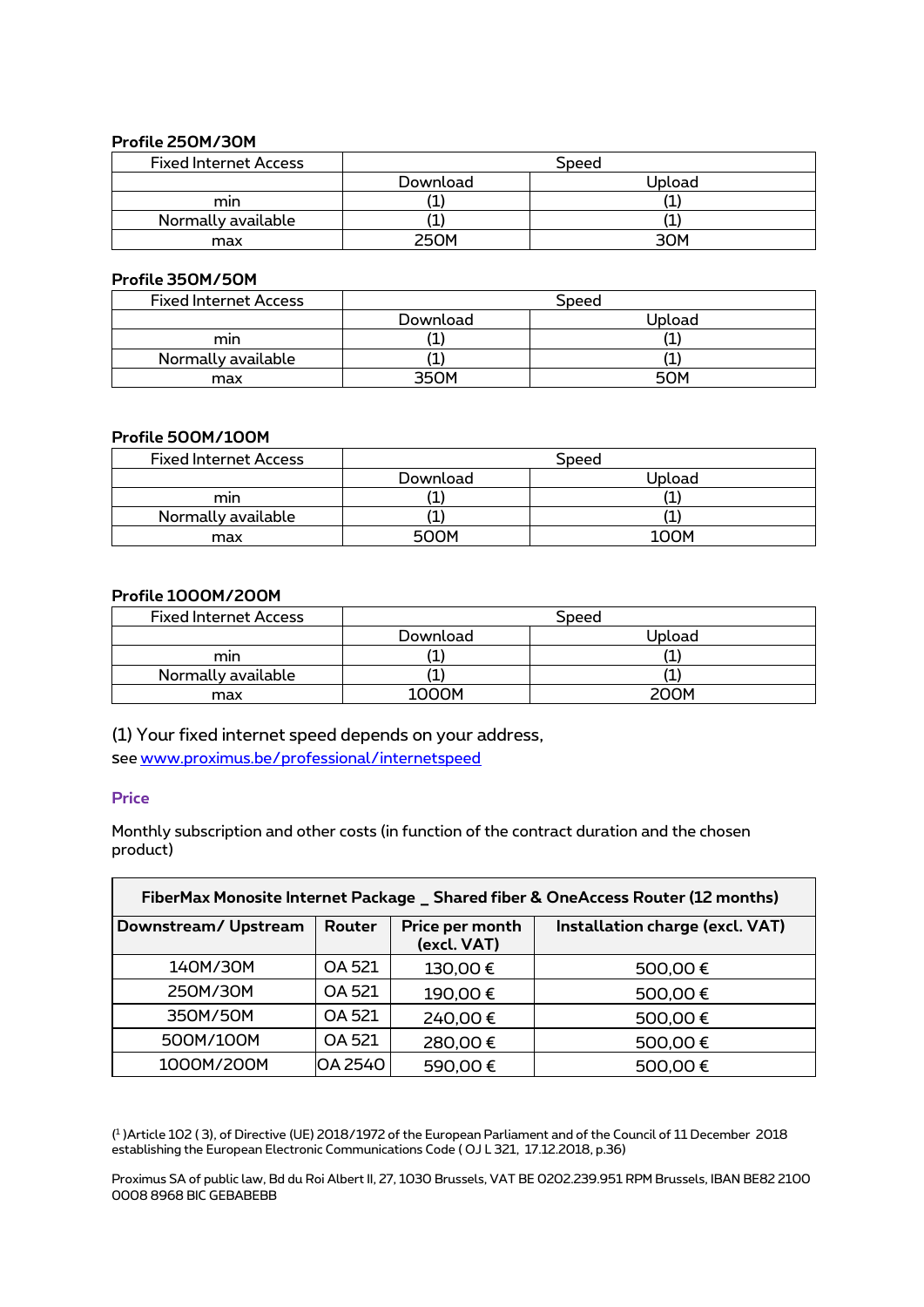| FiberMax Monosite Internet Package _ Shared fiber & OneAccess Router (36 months) |         |                                                                   |         |  |  |
|----------------------------------------------------------------------------------|---------|-------------------------------------------------------------------|---------|--|--|
| Downstream/Upstream                                                              | Router  | Installation charge (excl. VAT)<br>Price per month<br>(excl. VAT) |         |  |  |
| 140M/30M                                                                         | OA 521  | 117,00€                                                           | 250,00€ |  |  |
| 250M/30M                                                                         | OA 521  | 171,00€                                                           | 250,00€ |  |  |
| 350M/50M                                                                         | OA 521  | 216,00€                                                           | 250,00€ |  |  |
| 500M/100M                                                                        | OA 521  | 252,00€                                                           | 250,00€ |  |  |
| 1000M/200M                                                                       | OA 2540 | 531,00€                                                           | 250,00€ |  |  |

**Available Options** (prices are indicated on the order form)

- Explore Satellite Office Backup
- Extended intervention window
- New IP Pack or extension of existing IP Pack
- Protection through Next Generation Firewall (see price in table below)

|                                                                           | <b>Next Generation</b><br>Firewall<br>(12 months) |                               | <b>Next Generation</b><br>Firewall<br>(36 months) |                        |
|---------------------------------------------------------------------------|---------------------------------------------------|-------------------------------|---------------------------------------------------|------------------------|
| Price (excl. VAT)                                                         | Price per<br>month                                | <b>Installation</b><br>Charge | Price<br>per<br>month                             | Installation<br>Charge |
| <b>Next Generation Firewall Large</b><br>(prerequisite for options below) | 149€                                              | 250€                          | 120€                                              | 125€                   |
| <b>NGFW Advanced Security Large</b>                                       | 75€                                               | 100€                          | 60€                                               | 50€                    |
| <b>NGFW User Directory Integration</b>                                    | $0 \in$                                           | 500€                          | $\Omega \in$                                      | 250€                   |
| Teleworking pack 5 users                                                  | 35€                                               | 150€                          | 28€                                               | 75                     |

## - DDOS Protection

|                                   | <b>DDOS</b> Protection<br>(12 months or 36 months) |                        |  |
|-----------------------------------|----------------------------------------------------|------------------------|--|
| Price (excl. VAT)                 | Price per<br>month                                 | Installation<br>Charge |  |
| DDOS Protection [up to 500M/100M] | 70 €                                               | 250€                   |  |

#### **Duration, renewal and termination**

- Fixed term of 12 or 36 months. At the end of the initial period the contract is tacitly extended for an undefined period.
- Termination in writing at any time by means of a 1 month notice period.

( 1 )Article 102 ( 3), of Directive (UE) 2018/1972 of the European Parliament and of the Council of 11 December 2018 establishing the European Electronic Communications Code ( OJ L 321, 17.12.2018, p.36)